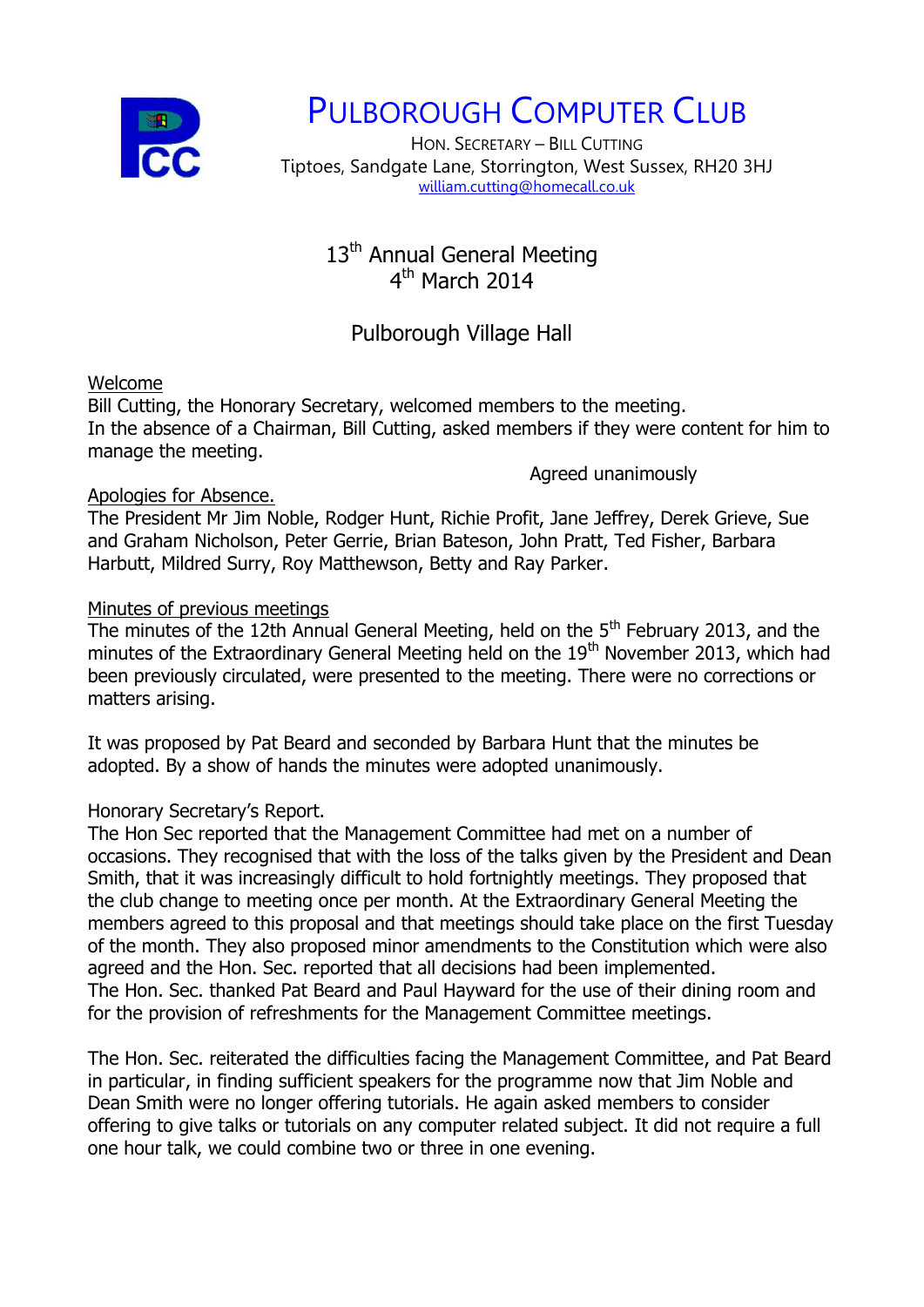The Management Committee had recognised the change in the market place with the popularity of the iPad and other tablet devices. They had organised a number of talks associated with these devices, together with a visit to the Brighton Apple Shop. Unfortunately the inclement weather had postponed the visit which is now rescheduled for the  $7<sup>th</sup>$  April 2014.

The Hon. Sec. reported that the committee were trying for the first time to set up distance based members to join the meeting via Apple Facetime. This was a possibility for overseas members and we would see how it performed.

(Although contact was made and video was transmitted, the sound would not work. The contact was broken. We believe it was a combination of low speed and too far from the speaker. We intend trying again)

The membership has remained fairly steady, perhaps with an upward trend. What is more important is the regular attendance of more than 30 members and in some instances upwards of 50 members and guests.

We held an 'open meeting' for members to bring their problems and/or hardware to the club meeting and various knowledgeable members would try to solve the problem. This received a very positive feedback and will be repeated this year.

There being no questions from the floor the acceptance of the report was proposed by Muriel Astley and seconded by Audrey Gray, and by a show of hands unanimously accepted.

#### Financial Report and Accounts.

The Hon. Treasurer, Brian Thompson, presented the accounts which had been approved by the Accounts Examiner, Peter Gregory. He explained that the need to have external speakers, ie non members, was placing a strain on the funds, but provided we kept attendance well above 30 it was possible to accommodate the increased costs. The accounts remained in a healthy condition with no action on fees or subscriptions required at the moment.

He reminded members that the costs associated with the recent repair to the projector (£180) would be charged against the 2014 accounts. However, he would be meeting with the Chairman of the Walberton Village Computer Club within the week on another matter and if possible he would request a contribution in accordance with our agreement.

(The Hon. Treasurer met with the Chairman of the Walberton Club and he agreed for their club to pay 1/3 $^{\prime\prime}$  of the costs ie £60)

The Hon. Secretary requested that the Hon Treasurer's report be accepted and approved. This was proposed by Pat Beard and seconded by Mike Elliot and by a show of hands unanimously accepted and approved.

#### Election of Officers and Management Committee

The Honorary Secretary reported that there had been no nominations for the post of Chairman or the post of Hon. Secretary.